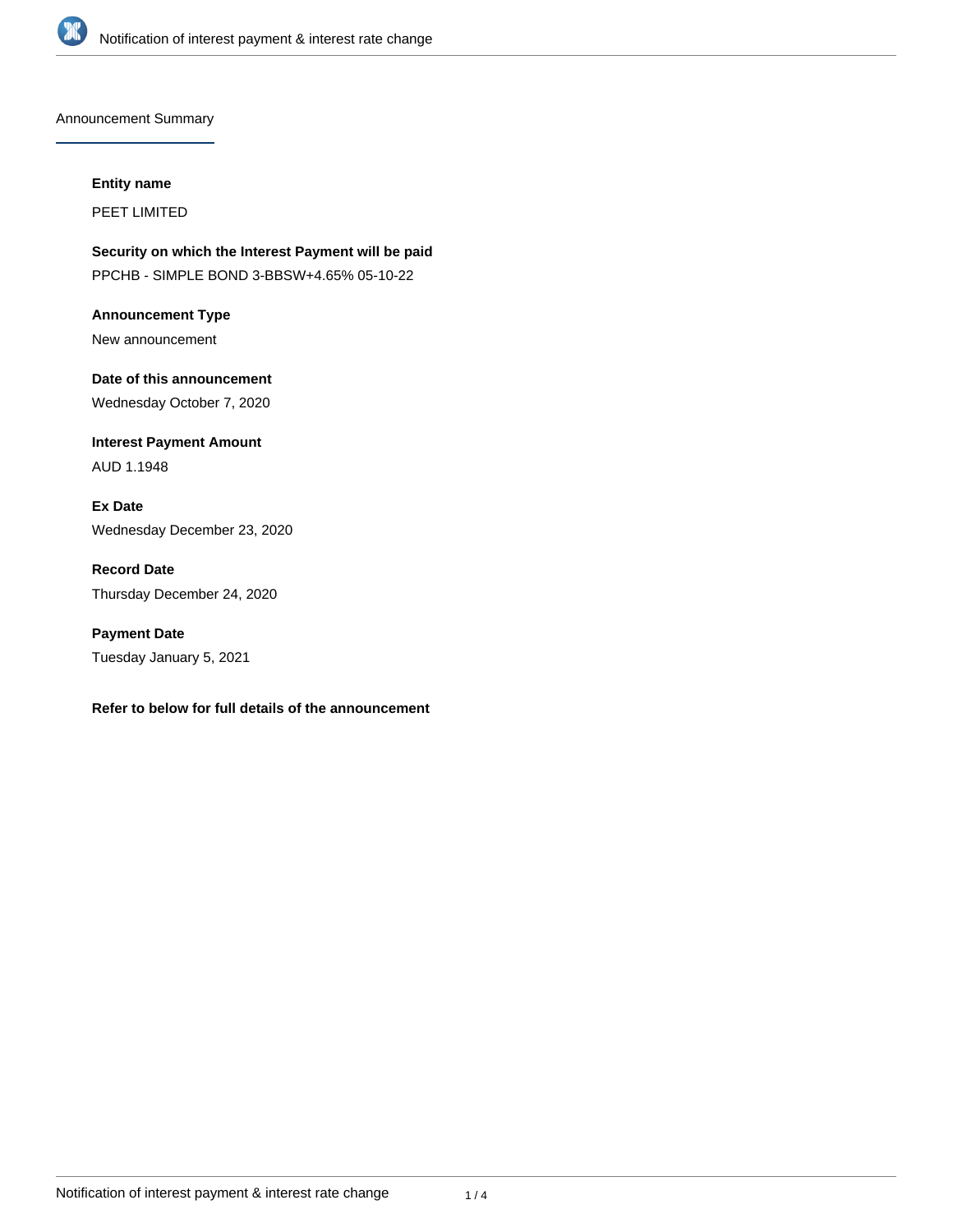

Announcement Details

Part 1 - Entity and announcement details

#### **1.1 Name of +Entity**

PEET LIMITED

**1.2 Registered Number Type** ABN

**Registration Number**

56008665834

# **1.3 ASX issuer code**

PPC

# **1.4 The announcement is**

New announcement

## **1.5 Date of this announcement**

Wednesday October 7, 2020

**1.6 ASX +Security Code for Interest Payment** PPCHB

**ASX +Security Description** SIMPLE BOND 3-BBSW+4.65% 05-10-22

Part 2A - Interest period dates and interest payment details

| 2A.1 Payment date                                | 2A.2 + Record Date                                         |
|--------------------------------------------------|------------------------------------------------------------|
| Tuesday January 5, 2021                          | Thursday December 24, 2020                                 |
| 2A.3 Ex-Date                                     | 2A.4 First day of payment period                           |
| Wednesday December 23, 2020                      | Monday October 5, 2020                                     |
| 2A.5 Last day of payment period                  | 2A.6 Number of days in the payment period                  |
| Monday January 4, 2021                           | 92                                                         |
| 2A.7 Interest rate expressed as a per annum rate | 2A.8 Interest rate pro-rated for the number of days in the |
| 4.740400 %                                       | payment period                                             |
|                                                  | 1.194800 %                                                 |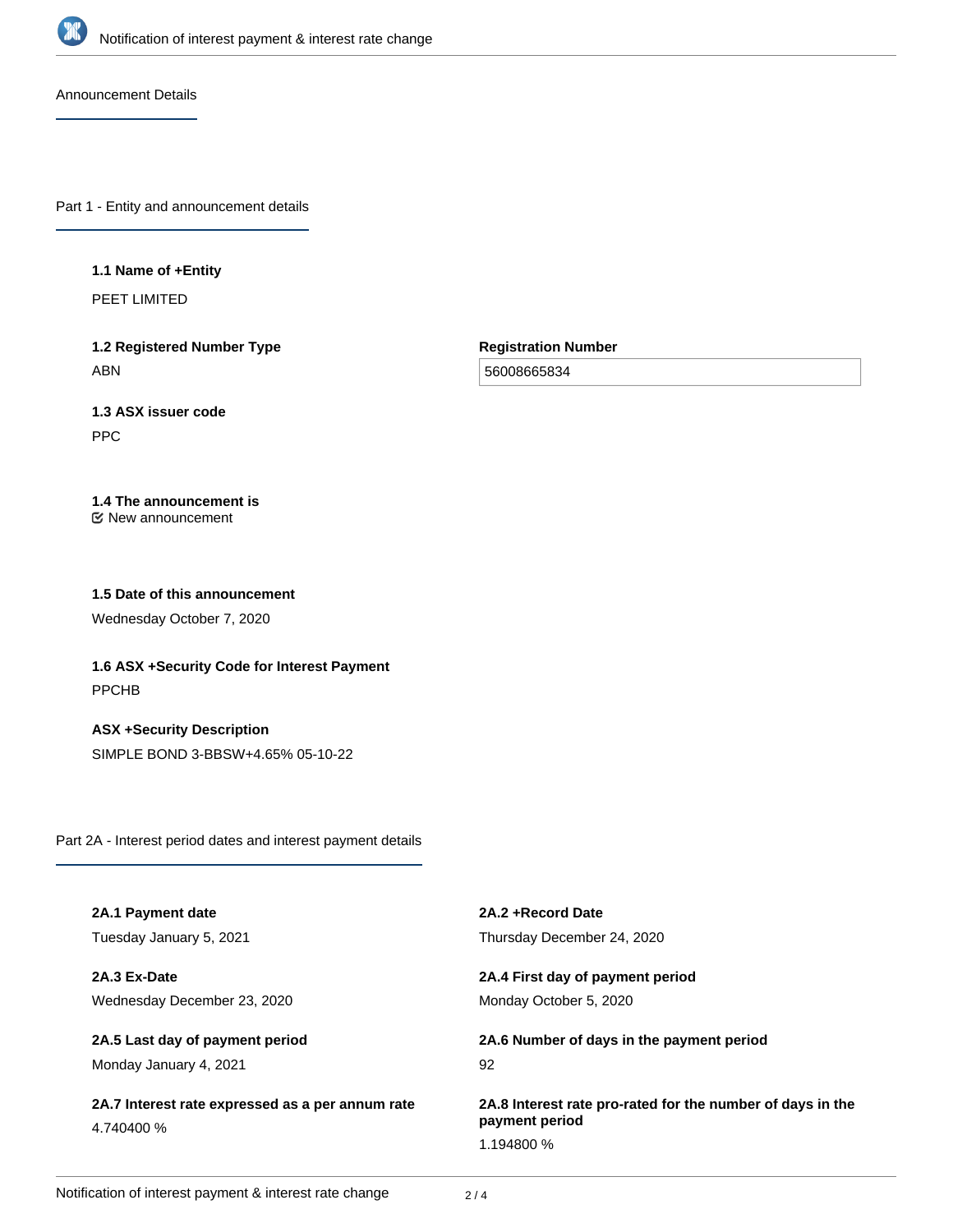## **2A.9 Currency in which the interest payment is made ("primary currency")**

AUD - Australian Dollar

## **2A.10 Interest payment amount per +security**

AUD 1.19480000

#### **2A.10(i) Comment on how the interest payment amount per security is calculated**

Interest = Interest Rate x Face Value x Day Count Fraction

**2A.11 Are any of the below approvals required for the interest payment before business day 0 of the timetable?**

- **Security holder approval**
- **Court approval**
- **Lodgement of court order with +ASIC**
- **ACCC approval**
- **FIRB approval**
- **Another approval/condition external to the entity required before business day 0 of the timetable for the interest payment.**

No

**2A.12 Is the interest payment franked?** No

**2A.13 Is the interest payment payable in the form of +securities rather than cash?** No

**2A.14 Does the entity have arrangements relating to currency in which the interest payment is paid to security holders that it wishes to disclose to the market?** No

**2A.15 Is there a principal amount payment component payable? K** No

Part 3 - Floating rate +securities - details of interest rate applicable to the payment notified in Part 2A

#### **3.1 Date interest rate is set**

Tuesday October 6, 2020

#### **3.2 Comments on how the date that interest rate is set is determined**

As per the terms of the replacement Offer Specific Prospectus dated 22 June 2017.

#### **3.3 Interest base rate**

0.0904 %

#### **3.4 Comments on how interest base rate is set**

90-Day BBSW rate on the date the Interest Rate is set.

#### **3.5 Interest margin**

4.6500 %

#### **3.6 Comments on how interest margin is set**

As per the terms of the replacement Offer Specific Prospectus dated 22 June 2017.